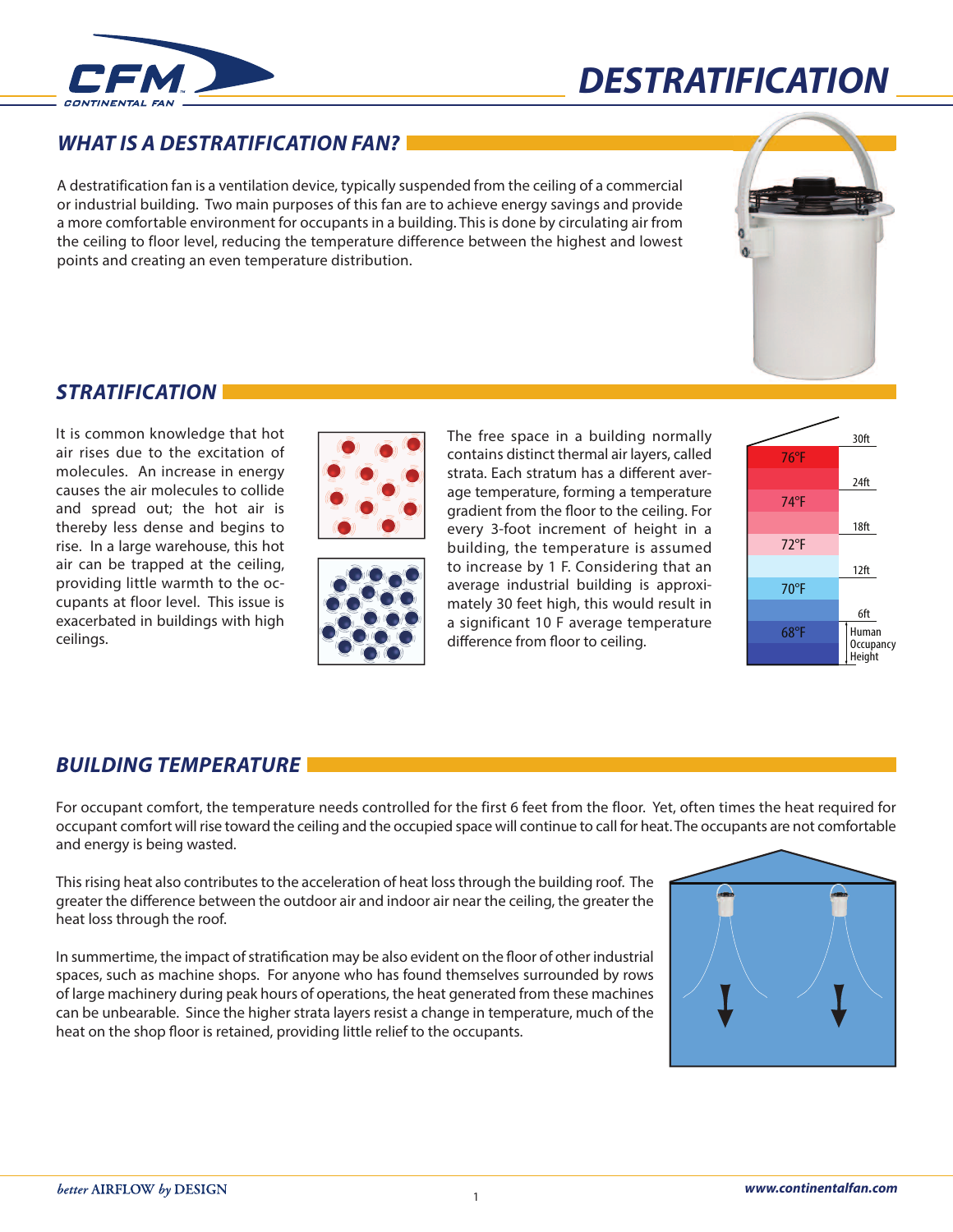



# *CONDENSATION*

Not all water puddles on the floor of industrial and commercial buildings are caused by leaks in the roof. If water is dripping from a ceiling, before hiring a contractor to inspect the roof, consider the possibility that condensation may be the cause. Condensation isformed when the temperature of a surface is at or below the dew point of the surrounding atmosphere. A common example is the buildup of water droplets on a cold water bottle during a hot summer's day.

In winter, condensation in a warehouse can be caused by a cold ceiling and warm rising air. Asthe roof conducts the cold outdoor air, it comes in contact with the warm indoor air and condensation forms on the ceiling. The condensation builds up and begins to drip on the floor, resulting in a slipping hazard for the occupants and potential damage to equipment and product. This effect is inherently evident in buildings with poor insulation.



Destratification will mitigate condensation buildup by circulating the warm and humid air trapped near the ceiling toward the ground floor and reducing the relative humidity and temperature gradient at the top.

# *BENEFITS OF DESTRATIFICATION*

A destratification fan's value can be seen during the heating season. The airflow generated by a destratification fan provides the force necessary to circulate airflow through the strata, while distributing heat through convection. Destratification effectively moves hot air away from the roof and toward the occupied floor of the controlled area.

The benefits of destratification extend to building managers and the environment. A destratification fan can eliminate unnecessary strain on a heating system. Heating savings of up to 50% may be achieved through the proper installation of destratification fans. The environment benefits from the reduced levels of energy consumption, exhaustion of natural resources and pollutants introduced into the atmosphere.

It is common now for buildings to be required to conform to environmental 'green' codes. Measures toward achieving compliance can sometimes come down to the simple addition of destratification fans.

# *TECHNICAL CONCEPTS*

There are two key terms to understand when considering destratification: Fan Throw and Fan Spread.

Fan Throw is the distance air will travel. For destratification fans, this is the distance from the fan outlet to the ground floor. The ideal Fan Throw will allow the occupants to feel the comforting effect of the fan, but not to the point that it will be bothersome and promote the circulation of dust. This is done by choosing a fan that will provide an appropriate terminal velocity. Common terminal velocities used in the industry are 50, 100 and 150 feet per minute (fpm). Depending on the application, destratification fan specifications may indicate the Fan Throw at one or all three terminal velocities listed above.

Fan Spread measures the amount of space one destratification fan unit will cover at a certain Fan Throw (distance) from the fan inlet. This is a key factor to note when determining fan location(s).

Destratification fans should be installed in locations that target areas of high traffic and minimize any space outside of the fans'spread. It is also important to ensure there is minimal obstruction of airflow caused by equipment and inventory storage. This can limit a fan's spread and prevent airflow from reaching ground level. As a basic rule for an even airflow distribution, each fan should be installed half a Fan Spread diameter away from walls, and a full Fan Spread diameter away from neighboring fans. SPREAD

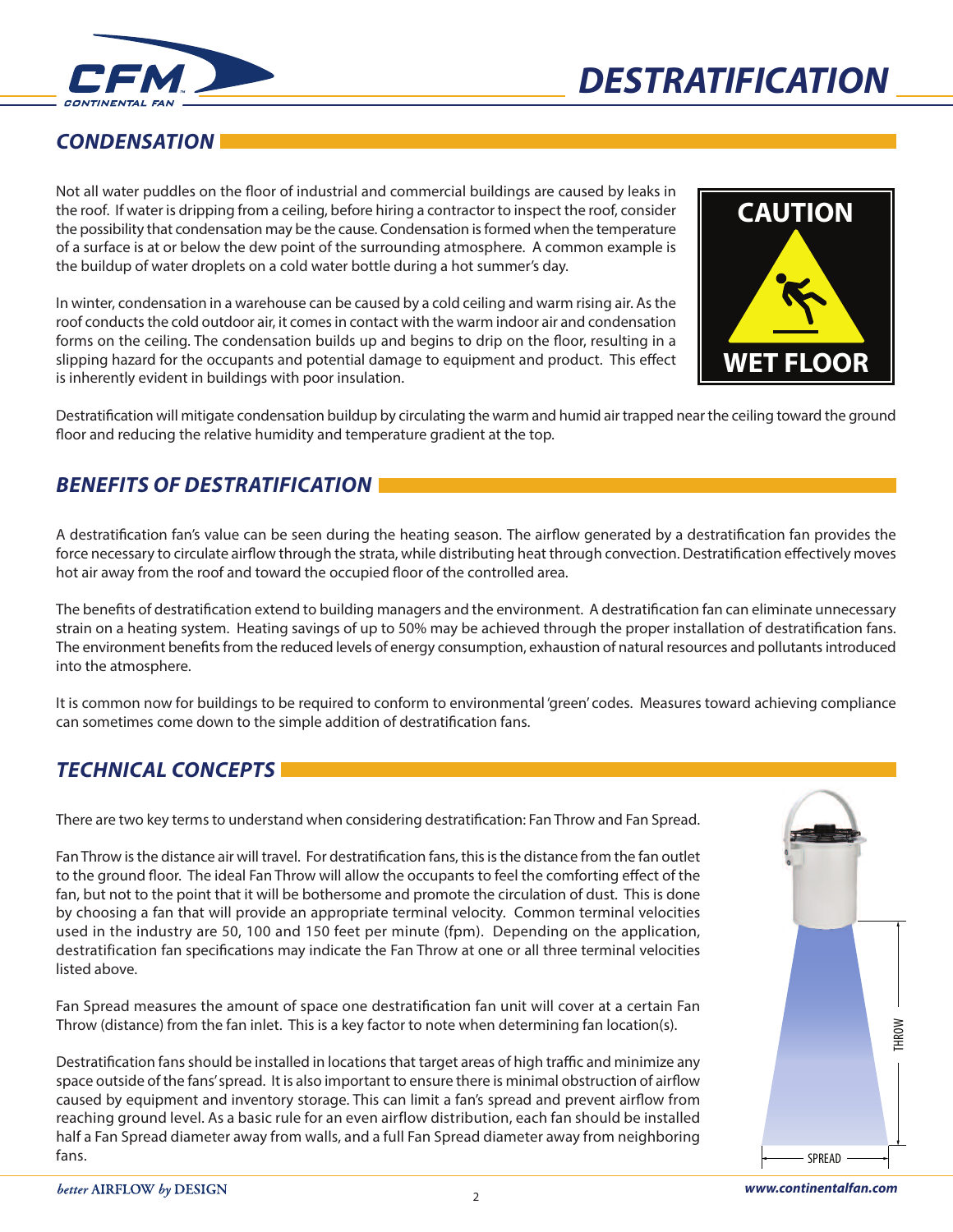



# *TYPES OF DESTRATIFICATION FANS*

Two common types of destratification fans are the paddle blade fan and the round cased fan.

Paddle blade fans rely on large impeller blades to move high volumes of air at relatively low rotational speeds. Typically, these fans are seen as the energy efficient option, requiring smaller horsepower motors to move an equivalent amount of air, when compared to standard speed fans. Occasionally, the height of a building or severe stratification may render these fans ineffective. An alternate method may be to use higher velocity round cased fans.

Round cased fans, such as Continental Fan's DSF models, are effective when space and exposure are a concern. There are a limited number of places on a ceiling that a fan can be installed due to obstructions such as lighting, ventilation and rafter positioning. The compact footprint of round cased fans immensely expedites the installation process. A rotating mounting bracket can allow the fan to be angled, directing the airflow to a desired location. In situations such as athletic facilities, where there exists the possibility of objects coming into contact with the fans, critical components such as the impeller and motor are protected by the fan housing and guards.

### *ACCESSORIES*

#### **Guards**

Guards should be considered to prevent the possibility of foreign objects coming into contact with the fan blades or motor. Motor side guards are included with Continental Fan's DSF Fans.

#### **Safety Hanging Cable**

A safety cable is an important accessory to have, particularly with round cased fans. The safety cable acts as a backup to the primary cable and mounting bracket in the event of failure. Gripple Hanging/Safety Cables are included with Continental Fan's DSF fans.

### **Speed Control**

A speed controller can be a useful tool to adjust the performance of a fan and account for changing requirements. Depending on seasonal changes in weather and temperature, airflow may need to be adjusted accordingly. Fan speed can also be lowered during offpeak operating hours, when the number of occupantsisreduced, resulting in energy and cost savings. A speed controller, such as Continental Fan's SCN or VSC, is a great addition to any building management system.

### **• Closed Loop Control**

This feature may be available on some speed controllers, and can be combined with temperature and humidity sensors to vary the speed of the fan as required.

### **• Multiple Fan Control**

This feature may be available with certain fan models, allowing multiple destratification fans to be controlled using a single speed controller. This can reduce system complexity, while saving time, effort and money.